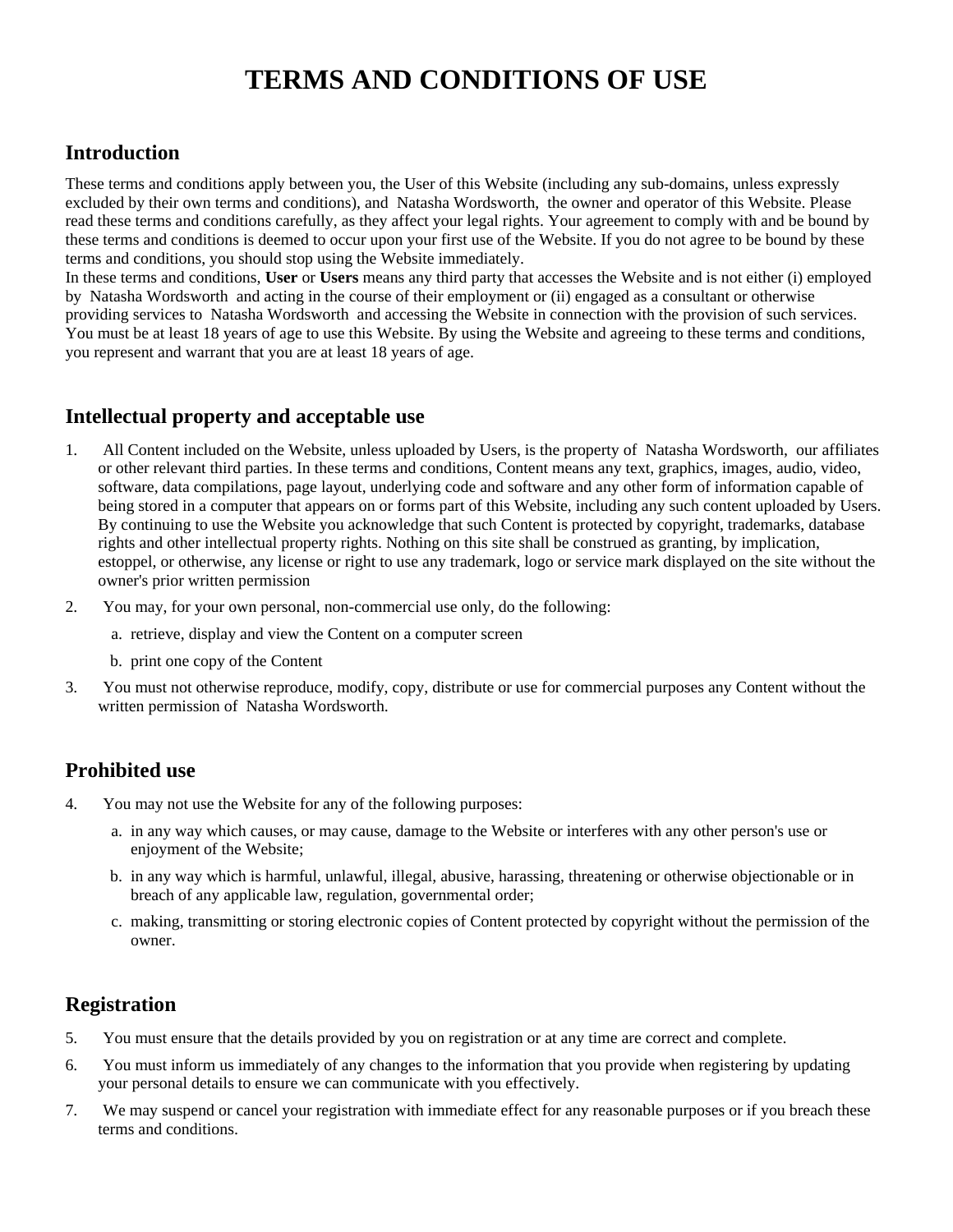8. You may cancel your registration at any time by informing us in writing to the address at the end of these terms and conditions. If you do so, you must immediately stop using the Website. Cancellation or suspension of your registration does not affect any statutory rights.

# **Password and security**

- 9. When you register on this Website, you will be asked to create a password, which you should keep confidential and not disclose or share with anyone.
- 10. If we have reason to believe that there is or is likely to be any misuse of the Website or breach of security, we may require you to change your password or suspend your account.

#### **Links to other websites**

- 11. This Website may contain links to other sites. Unless expressly stated, these sites are not under the control of Natasha Wordsworth or that of our affiliates.
- 12. We assume no responsibility for the content of such Websites and disclaim liability for any and all forms of loss or damage arising out of the use of them.
- 13. The inclusion of a link to another site on this Website does not imply any endorsement of the sites themselves or of those in control of them.

#### **Privacy Policy and Cookies Policy**

14. Use of the Website is also governed by our Privacy Policy and Cookies Policy, which are incorporated into these terms and conditions by this reference. To view the Privacy Policy and Cookies Policy, please click on the following: and .

#### **Availability of the Website and disclaimers**

- 15. Any online facilities, tools, services or information that Natasha Wordsworth makes available through the Website (the **Service**) is provided "as is" and on an "as available" basis. We give no warranty that the Service will be free of defects and/or faults. To the maximum extent permitted by the law, we provide no warranties (express or implied) of fitness for a particular purpose, accuracy of information, compatibility and satisfactory quality. Natasha Wordsworth is under no obligation to update information on the Website.
- 16. Whilst Natasha Wordsworth uses reasonable endeavours to ensure that the Website is secure and free of errors, viruses and other malware, we give no warranty or guaranty in that regard and all Users take responsibility for their own security, that of their personal details and their computers.
- 17. Natasha Wordsworth accepts no liability for any disruption or non-availability of the Website.
- 18. Natasha Wordsworth reserves the right to alter, suspend or discontinue any part (or the whole of) the Website including, but not limited to, any products and/or services available. These terms and conditions shall continue to apply to any modified version of the Website unless it is expressly stated otherwise.

# **Limitation of liability**

- 19. Nothing in these terms and conditions will: (a) limit or exclude our or your liability for death or personal injury resulting from our or your negligence, as applicable; (b) limit or exclude our or your liability for fraud or fraudulent misrepresentation; or (c) limit or exclude any of our or your liabilities in any way that is not permitted under applicable law.
- 20. To the extent that the Website and Content are provided free of charge, we will not be liable to you for any loss or damage of any kind.
- 21. We will not be liable to you in respect of any losses arising out of events beyond our reasonable control.